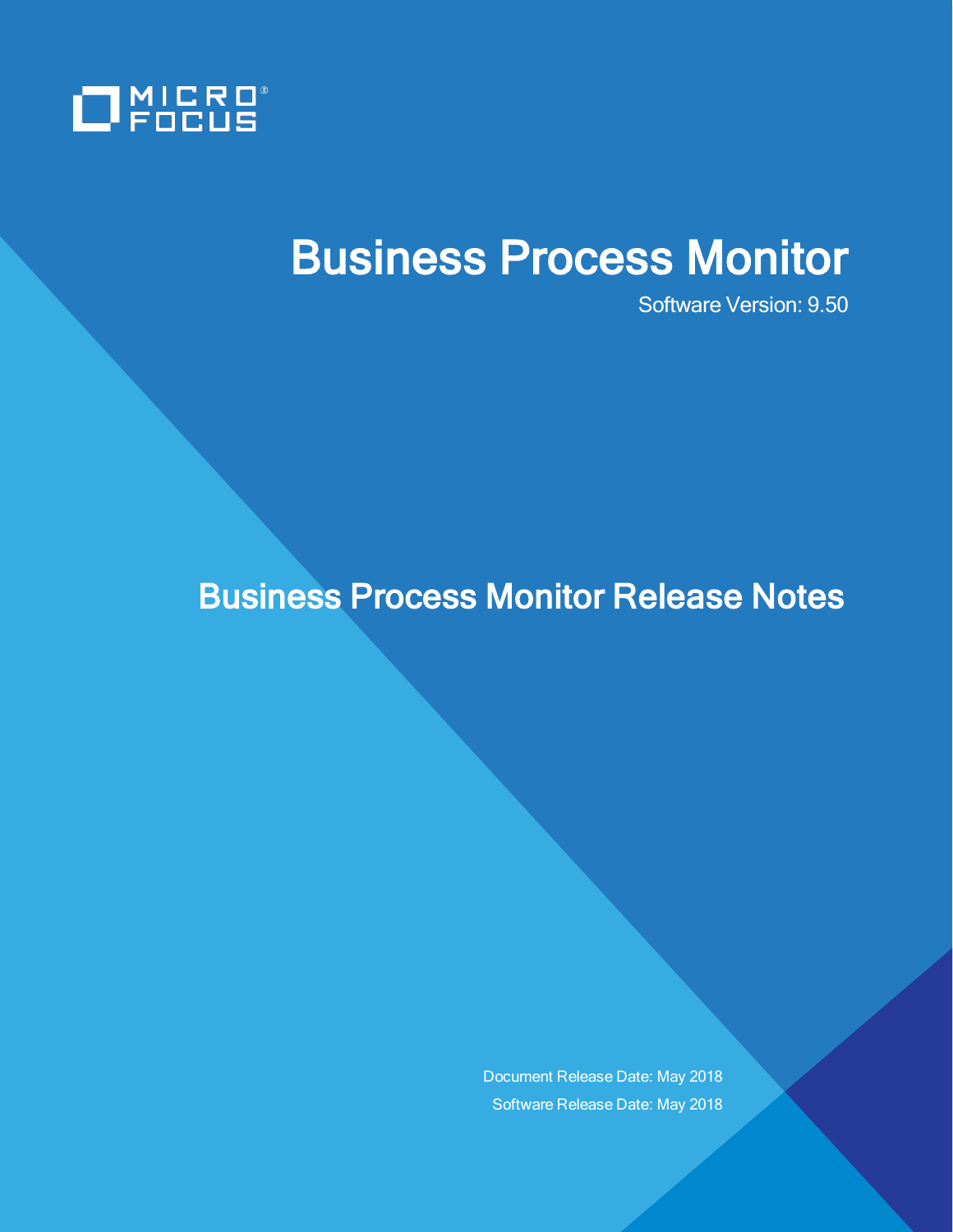### Legal notices

# **Warranty**

The only warranties for products and services of Micro Focus and its affiliates and licensors ("Micro Focus") are set forth in the express warranty statements accompanying such products and services. Nothing herein should be construed as constituting an additional warranty. Micro Focus shall not be liable for technical or editorial errors or omissions contained herein. The information contained herein is subject to change without notice.

## Restricted rights legend

Confidential computer software. Except as specifically indicated otherwise, a valid license from Micro Focus is required for possession, use or copying. Consistent with FAR 12.211 and 12.212, Commercial Computer Software, Computer Software Documentation, and Technical Data for Commercial Items are licensed to the U.S. Government under vendor's standard commercial license.

## Copyright notice

© Copyright 2005 - 2018 Micro Focus or one of its affiliates

## Trademark notices

Adobe® and Acrobat® are trademarks of Adobe Systems Incorporated.

AMD, the AMD Arrow symbol and ATI are trademarks of Advanced Micro Devices, Inc.

Citrix® and XenDesktop® are registered trademarks of Citrix Systems, Inc. and/or one more of its subsidiaries, and may be registered in the United States Patent and Trademark Office and in other countries.

Google™ and Google Maps™ are trademarks of Google Inc.

Intel®, Itanium®, Pentium®, and Intel® Xeon® are trademarks of Intel Corporation in the U.S. and other countries.

iPad® and iPhone® are trademarks of Apple Inc.

Java is a registered trademark of Oracle and/or its affiliates.

Linux® is the registered trademark of Linus Torvalds in the U.S. and other countries.

Microsoft®, Windows®, Lync®, Windows NT®, Windows® XP, Windows Vista® and Windows Server® are either registered trademarks or trademarks of Microsoft Corporation in the United States and/or other countries.

NVIDIA® is a trademark and/or registered trademark of NVIDIA Corporation in the U.S. and other countries.

Oracle is a registered trademark of Oracle Corporation and/or its affiliates.

Red Hat® is a registered trademark of Red Hat, Inc. in the United States and other countries.

SAP® is the trademark or registered trademark of SAP SE in Germany and in several other countries.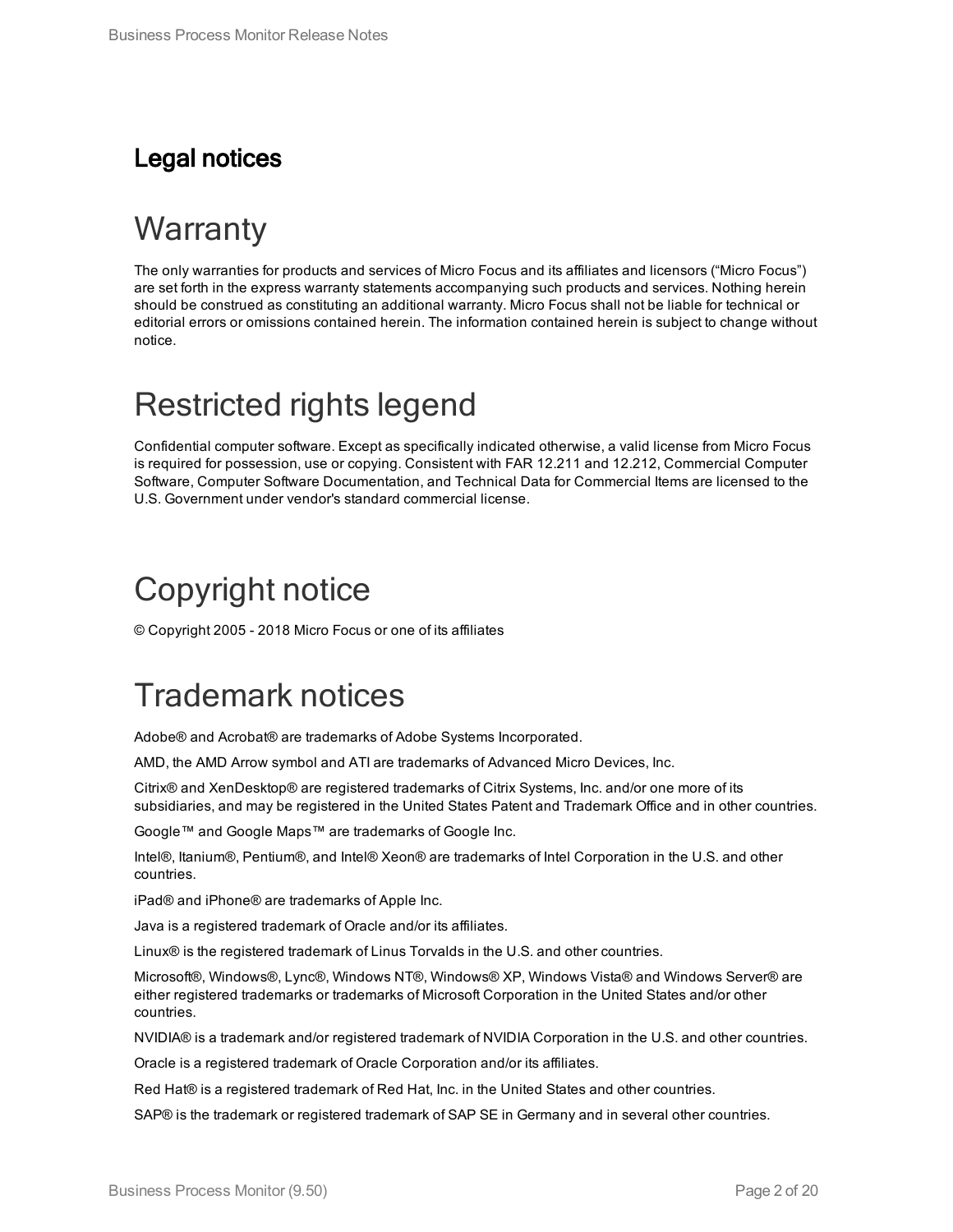UNIX® is a registered trademark of The Open Group.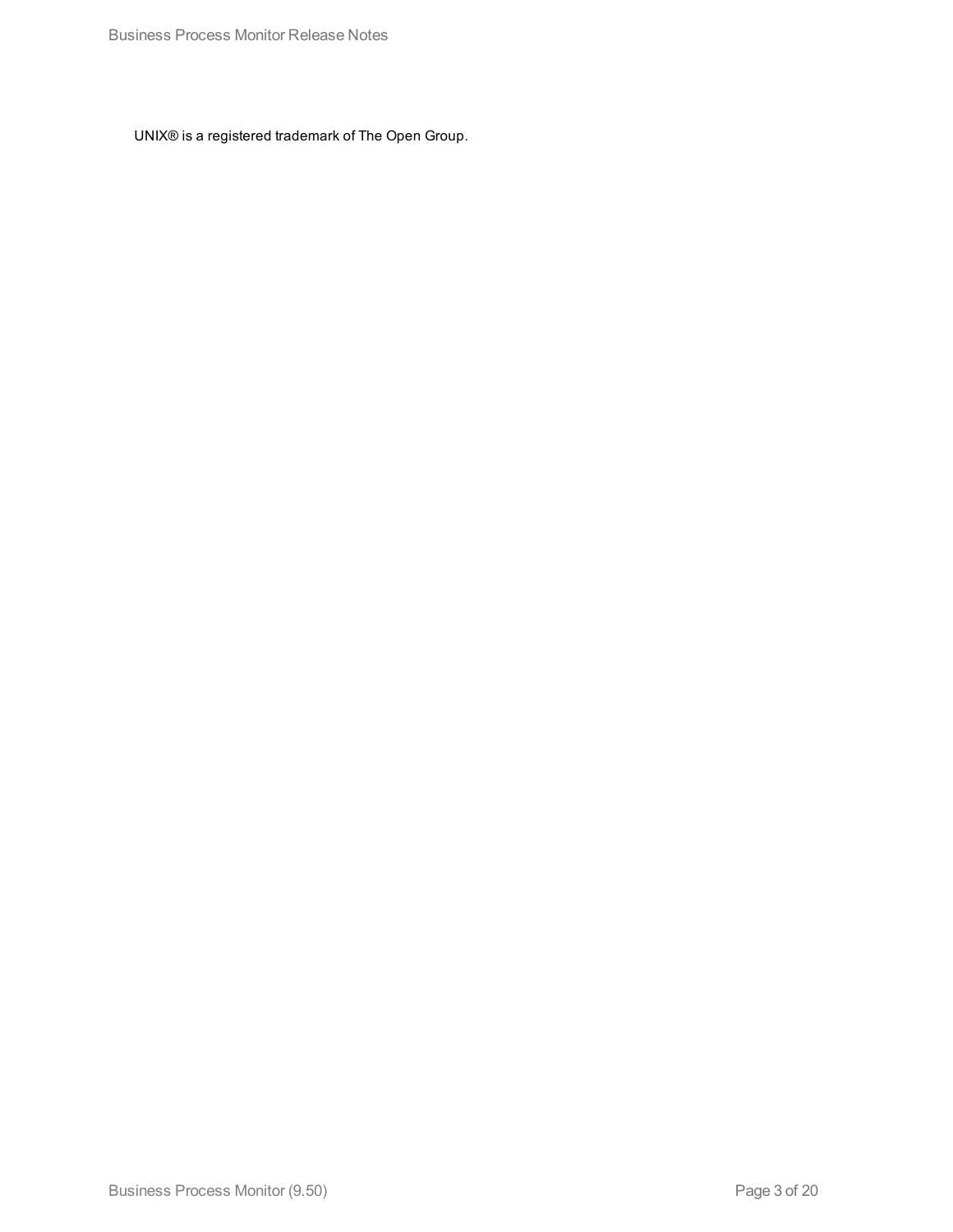### Documentation updates

The title page of this document contains the following identifying information:

- Software Version number, which indicates the software version.
- Document Release Date, which changes each time the document is updated.
- Software Release Date, which indicates the release date of this version of the software.

To verify you are using the most recent edition of a document, go to [https://softwaresupport.softwaregrp.com/group/softwaresupport/search-result?doctype=manuals?keyword=.](https://softwaresupport.softwaregrp.com/group/softwaresupport/search-result?doctype=manuals?keyword=)

To check for recent software patches, go to [https://softwaresupport.softwaregrp.com/group/softwaresupport/search-result?doctype=patches?keyword=.](https://softwaresupport.softwaregrp.com/group/softwaresupport/search-result?doctype=patches?keyword=)

This site requires that you register for a Passport and sign in. To register for a Passport ID, go to <https://cf.passport.softwaregrp.com/hppcf/login.do>.

Or click the **Register** link at the top of the Software Support page.

You will also receive updated or new editions if you subscribe to the appropriate product support service. Contact your sales representative for details.

The title page of this document contains the following identifying information:

- Software Version number, which indicates the software version.
- Document Release Date, which changes each time the document is updated.
- Software Release Date, which indicates the release date of this version of the software.

To verify you are using the most recent edition of a document, go to [https://softwaresupport.softwaregrp.com/group/softwaresupport/search-result?doctype=online](https://softwaresupport.softwaregrp.com/group/softwaresupport/search-result?doctype=online help) help.

This site requires that you register for a Passport and sign in. To register for a Passport ID, go to <https://cf.passport.softwaregrp.com/hppcf/login.do>.

You will also receive updated or new editions if you subscribe to the appropriate product support service. Contact your sales representative for details.

For information and details about the products, services, and support that offers, contact your Client Director.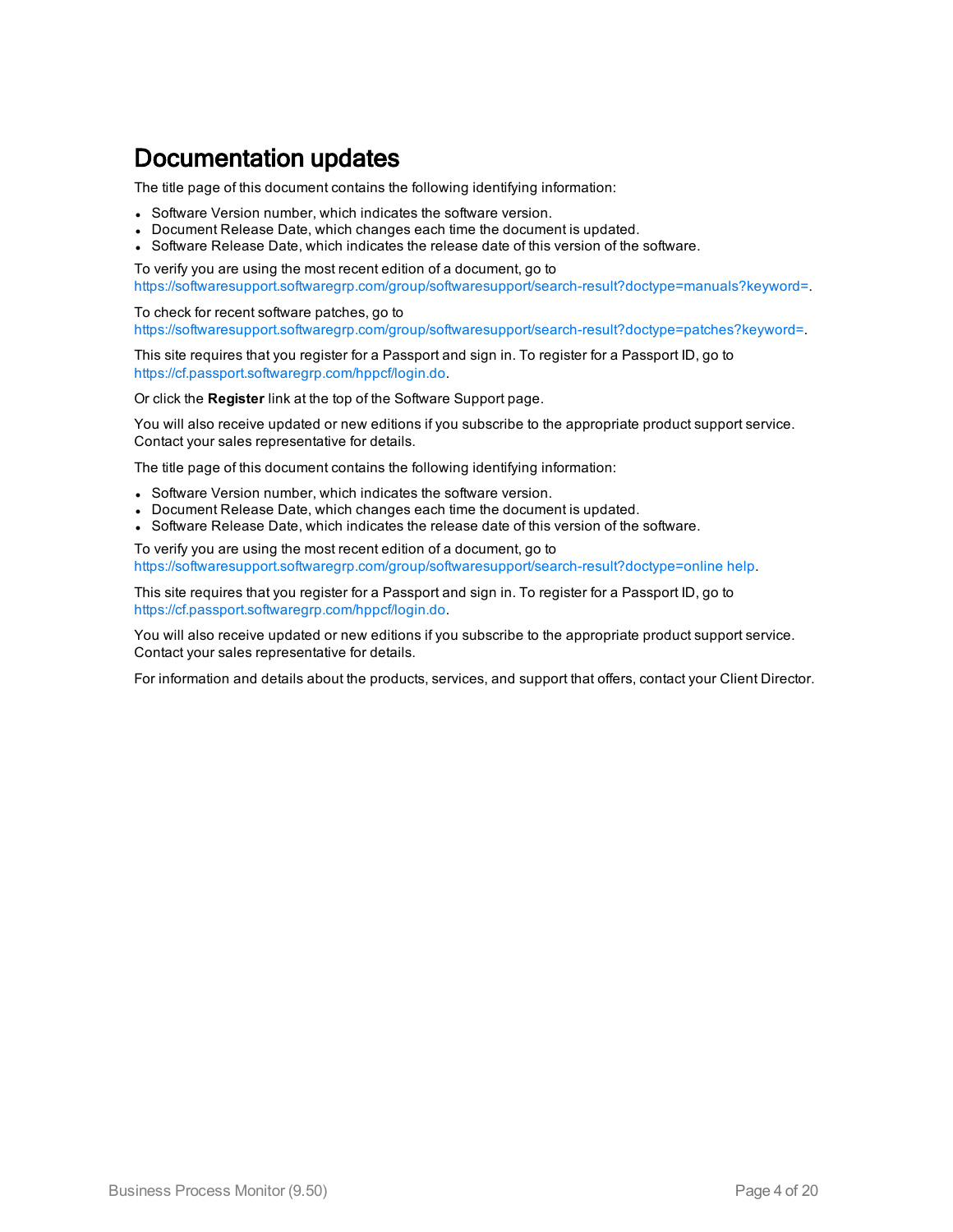### Support

Visit the Software Support Online web site at <https://softwaresupport.softwaregrp.com/>.

This web site provides contact information and details about the products, services, and support that offers.

online support provides customer self-solve capabilities. It provides a fast and efficient way to access interactive technical support tools needed to manage your business. As a valued support customer, you can benefit by using the support web site to:

- Search for knowledge documents of interest
- Submit and track support cases and enhancement requests
- Manage software licenses
- Download new versions of software or software patches
- Access product documentation
- Manage support contracts
- Look up support contacts
- Review information about available services
- Enter into discussions with other software customers
- Research and register for software training

Most of the support areas require you to register as a Passport user and sign in. Many also require a support contract.

To register for a Passport ID, go to [https://cf.passport.softwaregrp.com/hppcf/login.do.](https://cf.passport.softwaregrp.com/hppcf/login.do)

Visit the Software Support Online web site at <https://softwaresupport.softwaregrp.com/>.

This web site provides contact information and details about the products, services, and support that offers.

online support provides customer self-solve capabilities. It provides a fast and efficient way to access interactive technical support tools needed to manage your business. As a valued support customer, you can benefit by using the support web site to:

- Search for knowledge documents of interest
- Submit and track support cases and enhancement requests
- Manage software licenses
- Download software
- Access product documentation
- Manage support contracts
- Look up support contacts
- Review information about available services
- Enter into discussions with other software customers
- Research and register for software training

Most of the support areas require you to register as a Passport user and sign in. Many also require a support contract.

To register for a Passport ID, go to <https://softwaresupport.softwaregrp.com/>.

To check for recent updates or to verify that you are using the most recent edition of a document, contact your Client Director.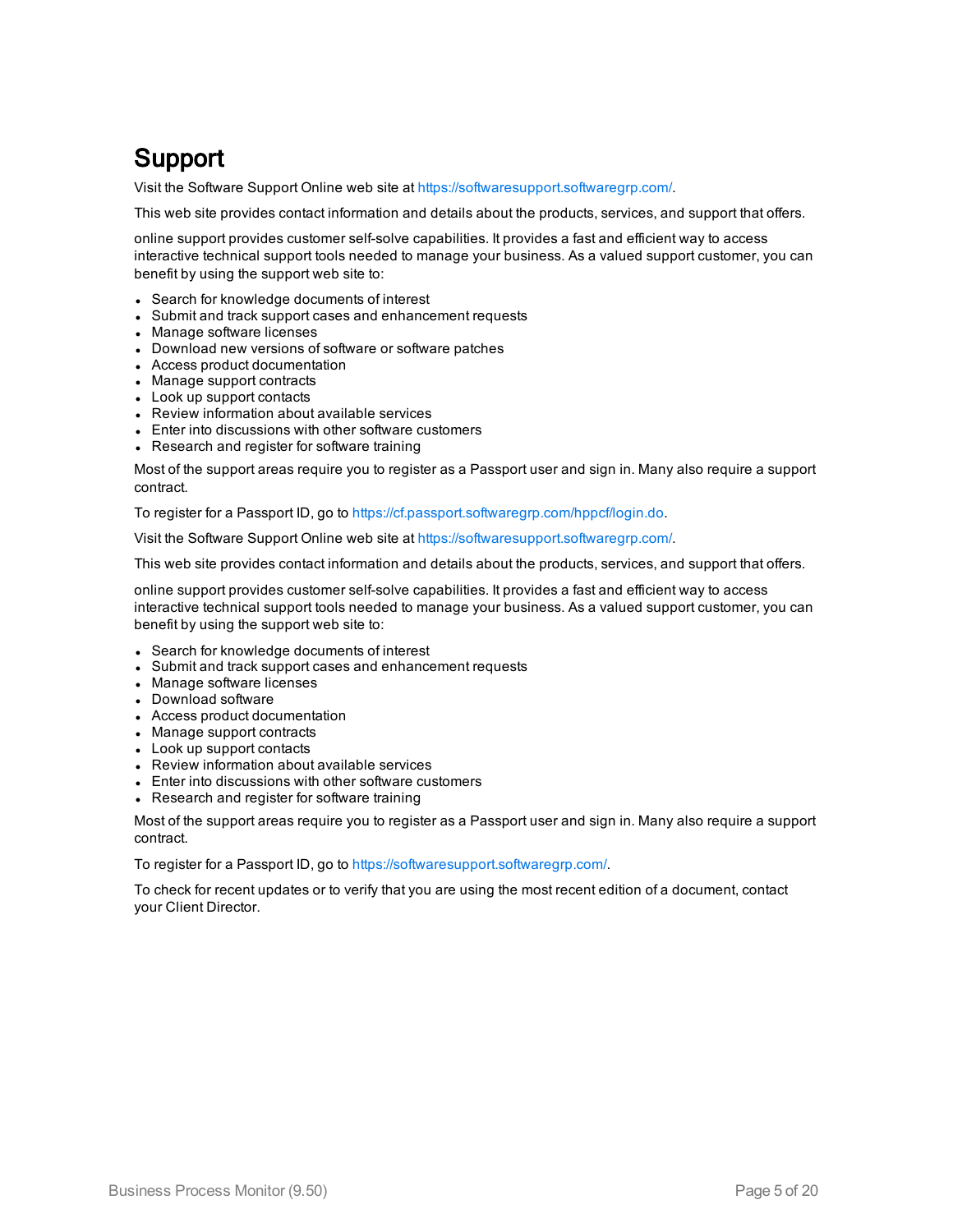# **Contents**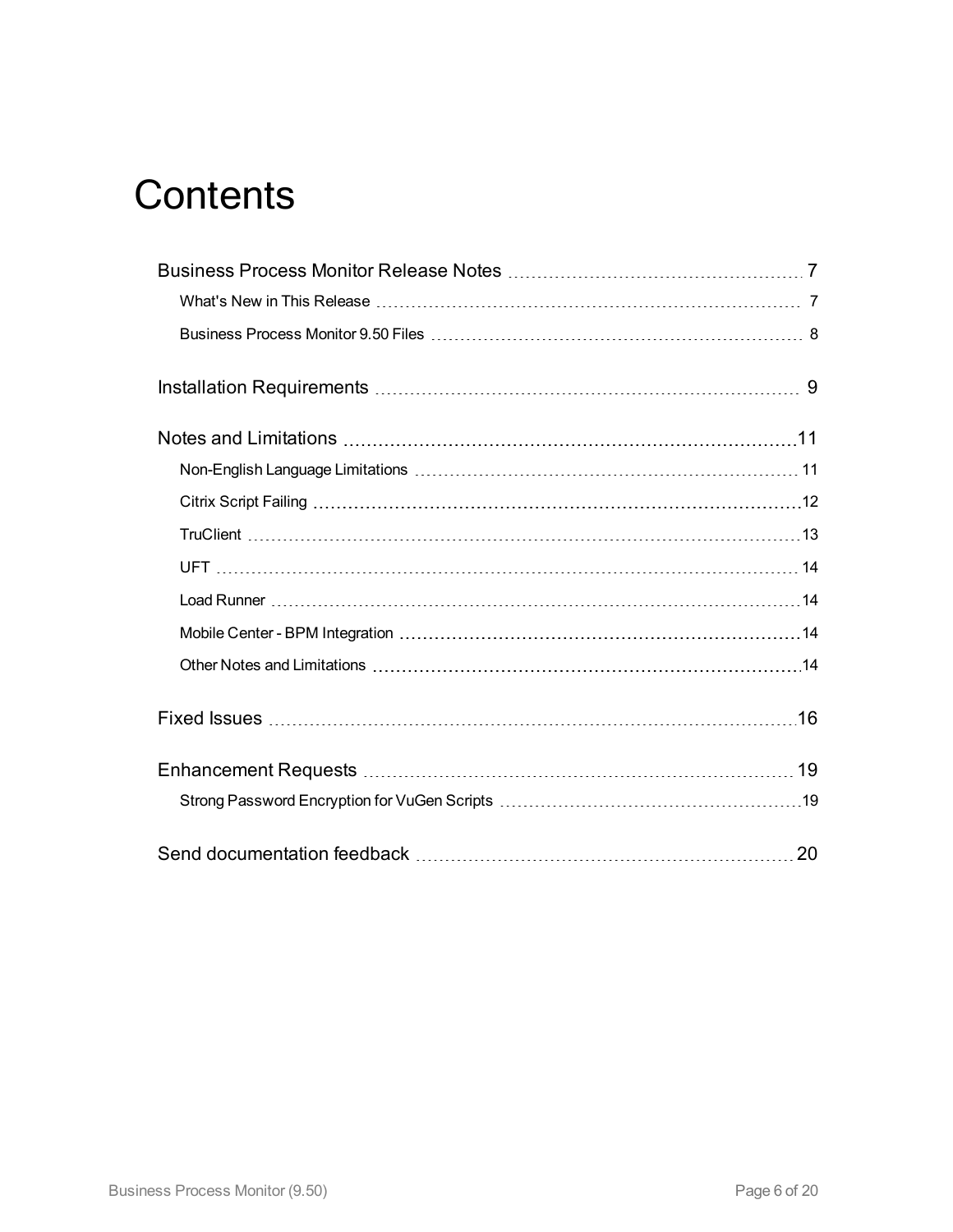# <span id="page-6-0"></span>Business Process Monitor Release **Notes**

<span id="page-6-1"></span>This guide provides information about Business Process Monitor (BPM) 9.50.

# What's New in This Release

**BPM Integration with COSO:** BPM integrates with Collect Once Store Once (COSO) to store the metrics collected from BPM. You can view the metrics on OBM using BVD graphing. For more information see, the Operations Bridge 2018.05 Premium documentation on <https://docs.microfocus.com/?OpsB>

BPM 9.50 has the following new features:

- Micro Focus rebranding : The user interface and documentation are rebranded to comply with the Micro Focus branding guidelines.
- Location based reporting.
- Support for JRE version 1.8.161
- Support Mobile Center 2.6 and Mobile Center 2.7 including support for mobile devices on AWS device farm and support for Emulators.

### **NOTE:**

- MC 2.6 is certified using TC 12.55 and UFT 14.03 scripts.
- $\bullet$  MC 2.7 is certified with UFT 14.03 only.
- Support for UFT 14.02 and UFT 14.03
- Added support for the following browsers
	- <sup>o</sup> Firefox ESR 60 for App Health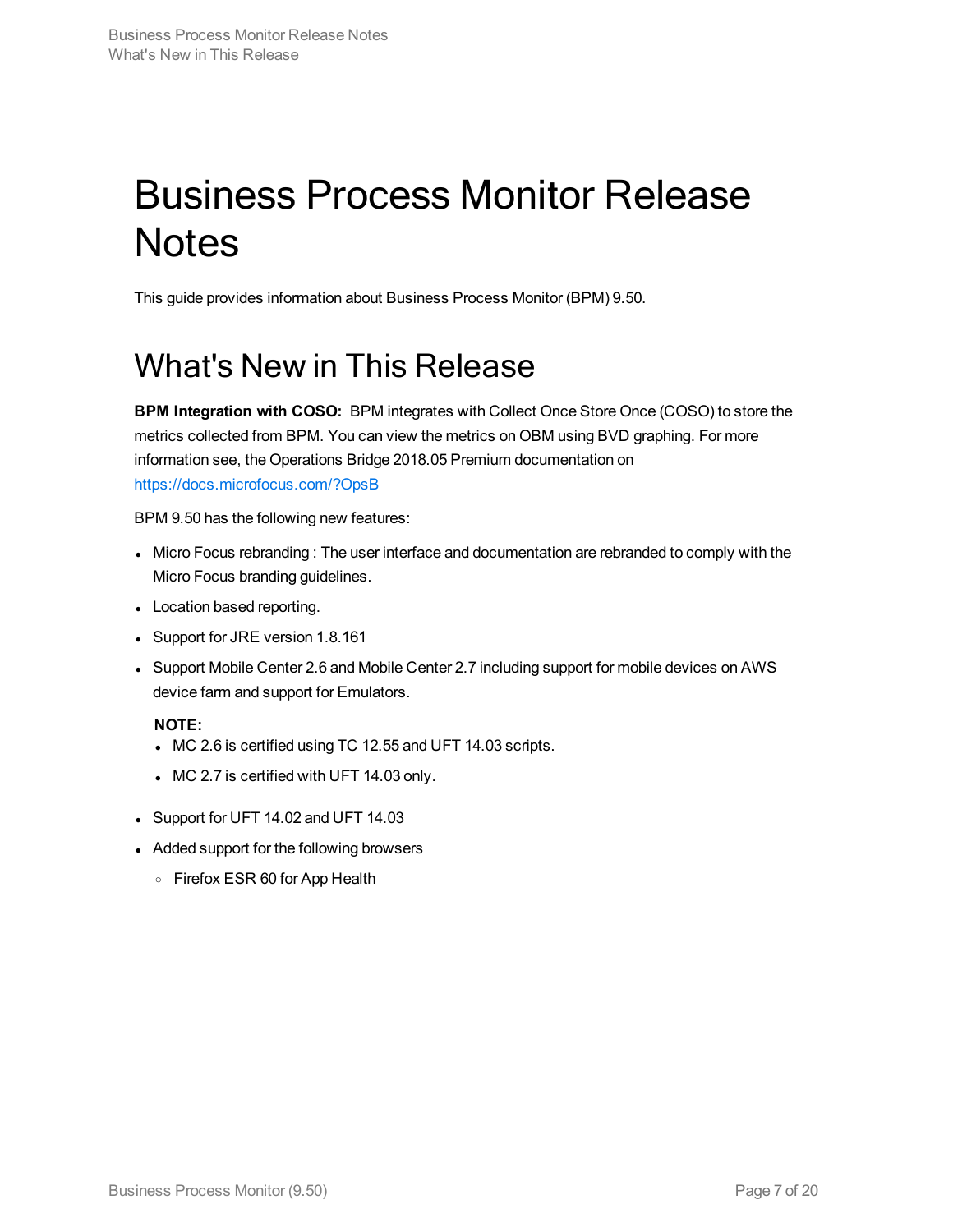## <span id="page-7-0"></span>Business Process Monitor 9.50 Files

Business Process Monitor 9.50 includes the following files:

### Windows

**BPM\_<Patch ID>.zip** - this zip file includes the following:

- BPM\_9.50\_setup.exe
- BusinessProcess Monitor\_ReleaseNotes.pdf
- BusinessProcessMonitorAdmin.pdf
- ScriptRepositoryFilters.zip
- Packages folder (contains installation files for LG and BPM packages)

### Linux

**BPM\_<Patch ID>.zip** - this zip file includes the following:

- BPM\_9.50\_setup.bin
- BPM\_setup.sh
- BusinessProcess Monitor\_ReleaseNotes.pdf
- BusinessProcessMonitorAdmin.pdf
- ScriptRepositoryFilters.zip.
- Packages folder (contains installation files for LG and BPM packages)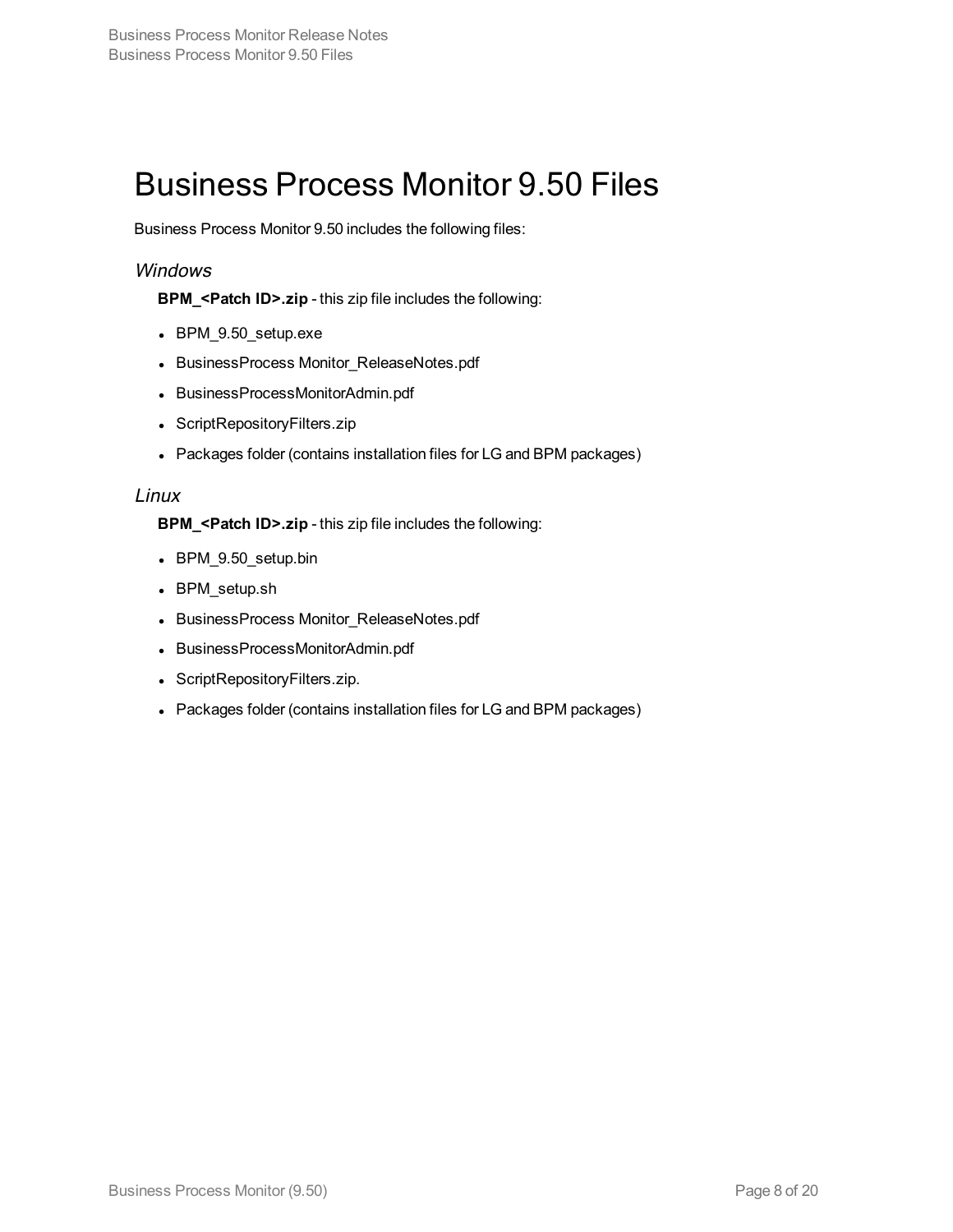# <span id="page-8-0"></span>Installation Requirements

You can find requirements and steps to install Business Process Monitor in the Business Process Monitor Deployment Guide on the product installation media or in the download package.

After installation, the Business Process Monitor Administration Guide is available at this location:

- Online version In the BPM Web Console's help menu.
- <sup>l</sup> PDF version On the BPM machine, in the **Business Process Monitor > Documentation** directory.

### **Prerequisites**

Before installing Business Process Monitor 9.50, you must remove any previous installations of Business Process Monitor or Virtual User Generator (VuGen).

### Business Process Monitor Installation

For Business Process Monitor installation instructions, refer to the Business Process Monitor Deployment guide (BusinessProcessMonitorDeployment.pdf).

### BSM/BAC Manual Update Procedure

Update the Business Availability Center 8.x or Business Service Management 9.x or Application performance Management 9.x systems with which Business Process Monitor 9.50 communicates, as follows:

- **Extract the ScriptRepositoryFilters.zip** file into a temporary folder (use the Extract Here command).
- <sup>l</sup> Copy the content of the temporary folder to the **HPBAC\dat\protocols** folder on the BAC 8.x machine, or to the **<APM root directory>\dat\protocols** folder on the BSM 9.1 or 9.2 Gateway Server. Do not copy the **ScriptRepositoryFilters** directory itself.
- If prompted, overwrite any existing files.
- You do not need to restart the BAC/BSM system.

### Advanced Encryption

Business Process Monitor 9.50 includes advanced encryption binary files. For instructions on working with advanced encryption, refer to the "Password Encryption" chapter in the Business Process Monitor Administration guide.

### TruClient Web

*TruClient Internet Explorer* and *TruClient Firefox* have been replaced with *TruClient Web*, which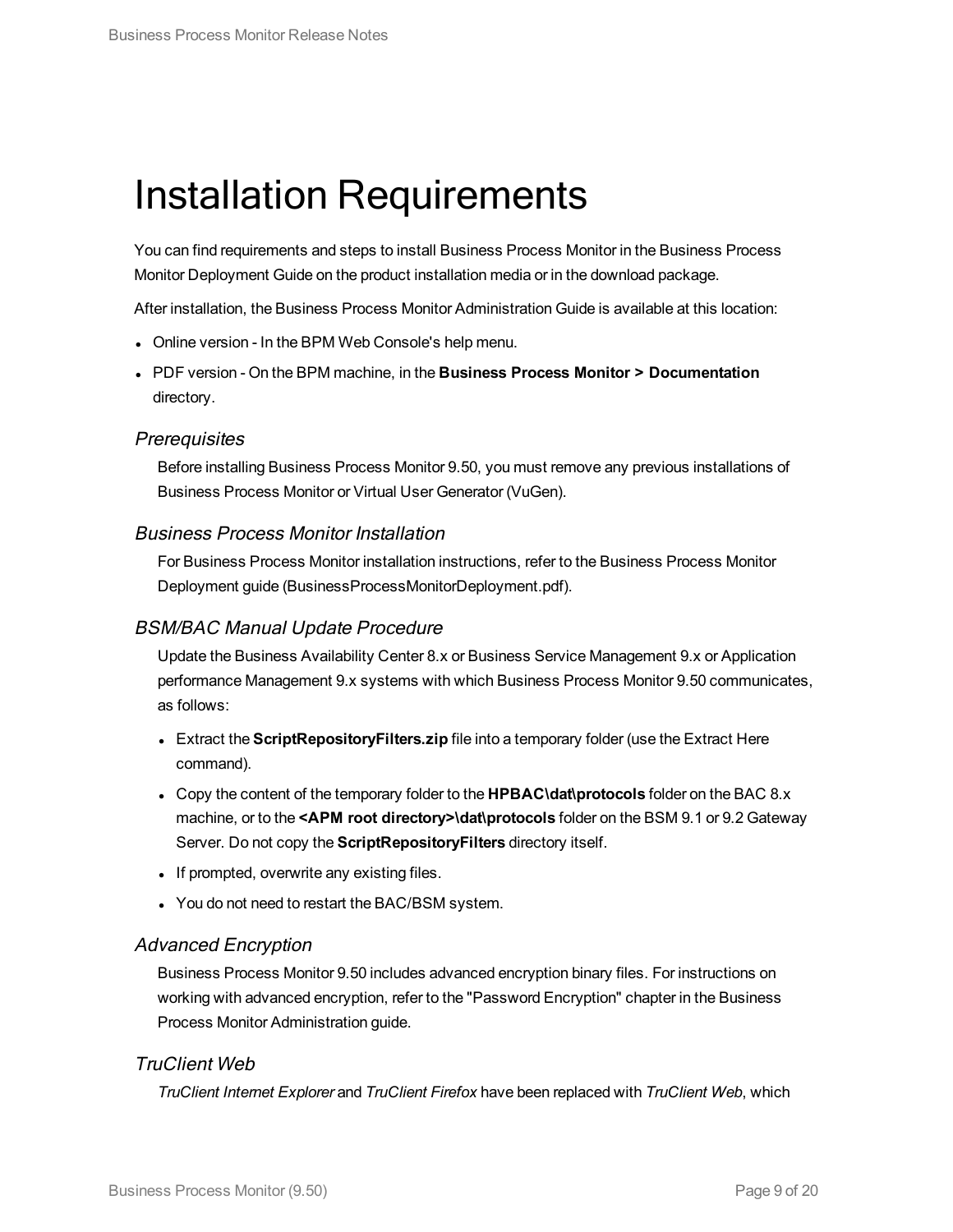also supports Chromium. If you have Internet Explorer or Firefox scripts created with earlier versions of TruClient, we recommend that you convert them to TruClient Web scripts to be able to use the latest technology. In TruClient Web you can choose which browser to use for each script. LoadRunner has a "TC Batch Conversion" tool (integrated in VuGen) which can convert old scripts to TruClient Web. For details, see the LoadRunner documentation.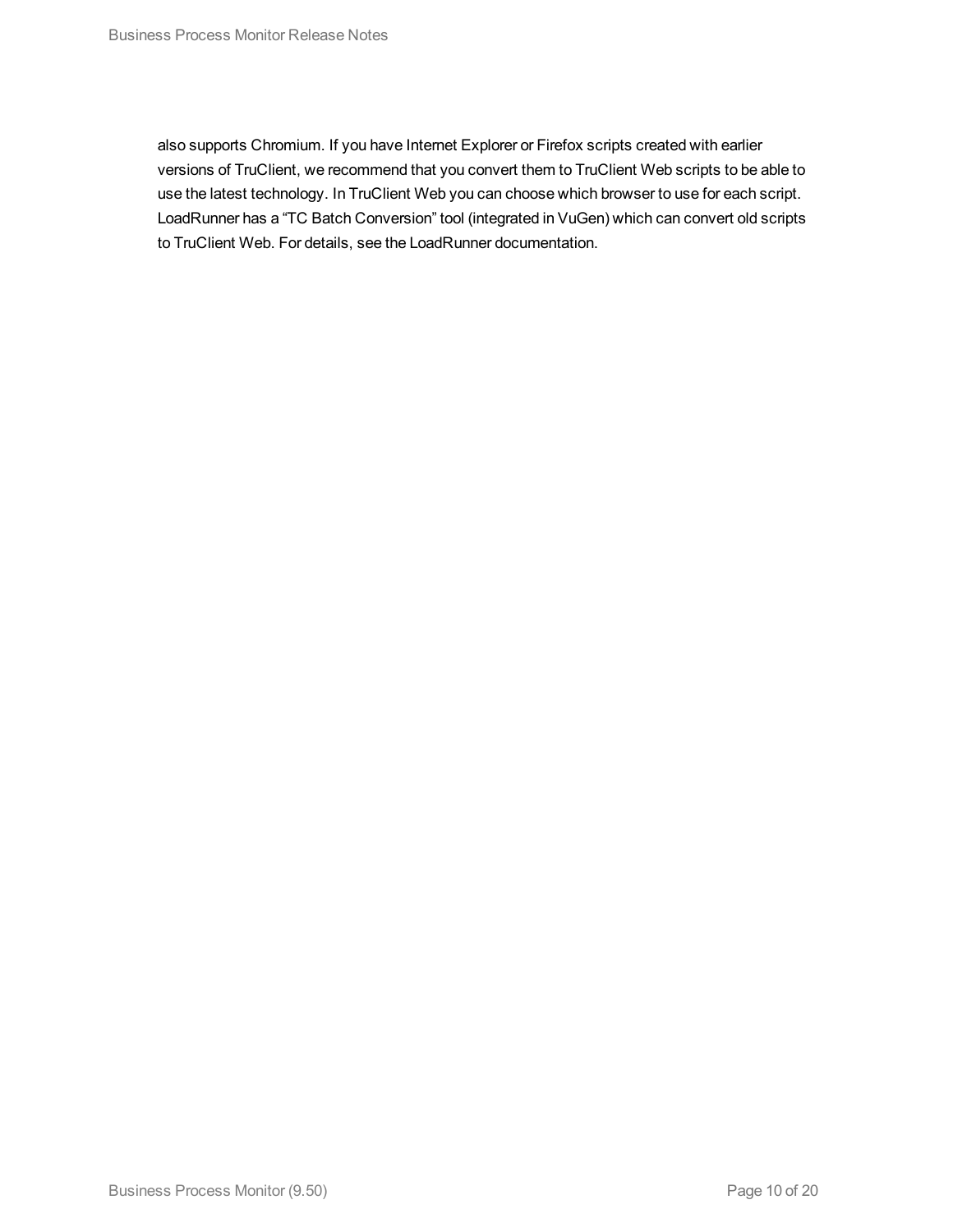# <span id="page-10-0"></span>Notes and Limitations

Problems and limitations are identified with a Change Request number (QCCR*xxxxxxxx*). Use this number when looking for more information about the problem on the [Software](https://softwaresupport.softwaregrp.com/) Support website, or when communicating with your Support representative.

# <span id="page-10-1"></span>Non-English Language Limitations

Virtual User Generator (VuGen) has the following known limitations when working with non-English character sets such as Cyrillic or Japanese:

<sup>l</sup> **Script Names with Non-English Characters** - In VuGen 12.x you cannot include non-English characters in script names or re-save scripts that were created with earlier versions of VuGen that include non-English characters in the name. BPM can still run scripts with non-English characters in the script name that were created with VuGen 11.51.

For a solution to this problem, see Script Names with [Non-English](#page-10-2) Characters, below.

<sup>l</sup> **Script Parameters** - BPM cannot run scripts that have non-English parameters.

For a solution to this problem, see Script [Parameters,](#page-11-1) on the next page.

- <sup>l</sup> **Transaction Name** BPM cannot run scripts that have a transaction name that includes Japanese characters. BPM can run scripts with Russian or German characters in the transaction name.
- **Files** Scripts cannot contain files with non-English characters.

For a complete list of limitations, see the VuGen Help file in the section **VuGen Help > Advanced Topics > Non-English Language Support > Foreign Languages - Troubleshooting and Limitations**.

BPM installation fails if the temporary folder name includes non-English characters. (QCCR1I66537)

#### <span id="page-10-2"></span>**Script Names with Non-English Characters**

If there are script names with non-English characters, if you have VuGen 11.51 or earlier installed, open the script in VuGen and save the script with a new name using only English Characters.

If you do not have an earlier version of VuGen, you can create a new script name with English characters and transfer the old transactions to the new script.

1. In BSM, select **Admin > End User Management > Monitoring** and select a business transaction flow in the Tree that appears in the left pane.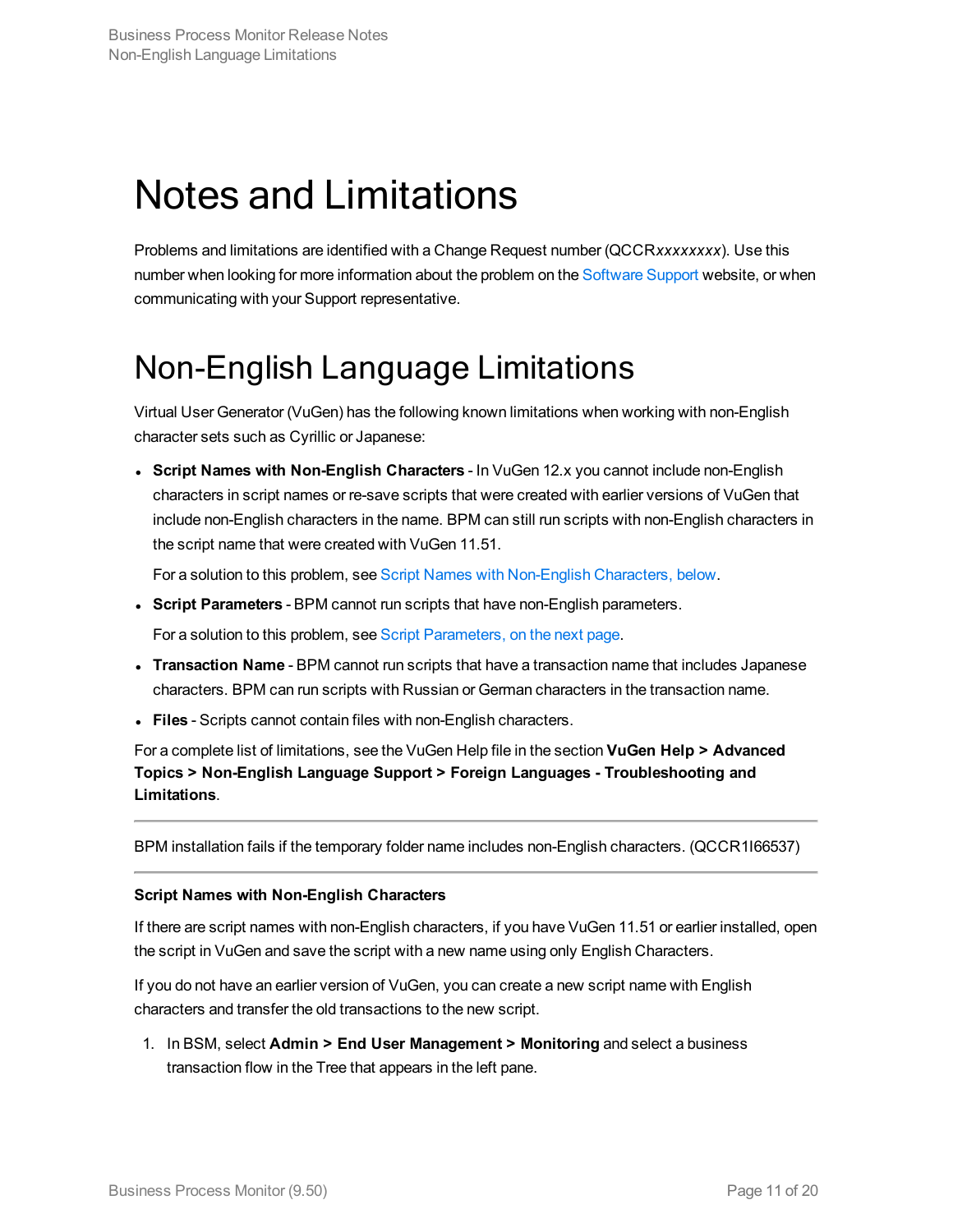- 2. In the Scripts area, add a new script that contains the same transaction names as the old script.
- 3. Delete the old script that had non-English characters in the name.

#### <span id="page-11-1"></span>**Script Parameters**

If you have script parameters that include non-English names, use the following procedures to create new parameters:

- 1. In BSM, create a backup file of relevant parameters (if required):
	- a. Select **Admin > End User Management > Monitoring > Search and Replace**.
	- b. Select **Entity type - Script Monitor Parameter**.
	- c. Click **Search**.
	- d. Select the relevant parameters.
	- e. Click **Export to Excel** to create a backup file in Excel format.
- 2. In VuGen 12.0, rename the script parameters using English characters.
	- a. Open the script in Vugen 12.0
	- b. Open the Parameter List wizard.
	- c. Delete the old parameters, and create new parameters with English names.
	- d. Replace the parameters in the script with the new parameters.
- 3. If there are script names with non-English characters, update the script names:
	- a. Update the script names. For details, see Script Names with [Non-English](#page-10-2) Characters, on the [previous](#page-10-2) page.
	- b. Continue with step 5 below.
- 4. If script names have English characters, upload the revised script:
	- a. Select **Admin > End User Management > Script Repository**.
	- b. Select the old script and check it out.
	- c. Upload the new script that you created in step 2 above.
- 5. Update parameters (if required):
	- a. Select **Admin > End User Management > Monitoring > Search and Replace**.
	- b. And update the new parameters values.

# <span id="page-11-0"></span>Citrix Script Failing

If Citrix scripts consistently fail, the version of Citrix on the client may not be compatible with the version of Citrix on the server (including required patches).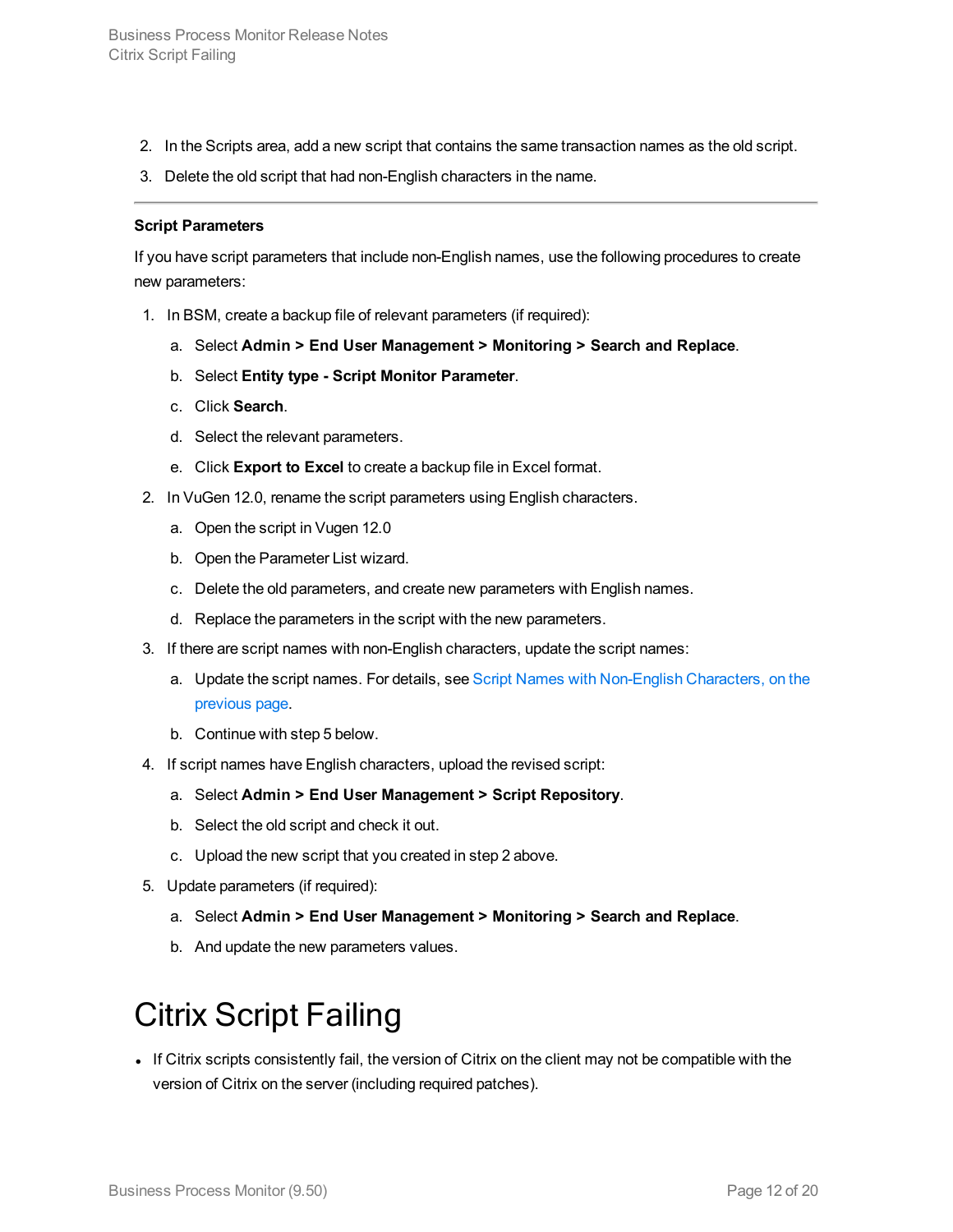To test if this is the problem, manually run the script using the Command Prompt. If you have incompatible versions of Citrix, you will receive an error message similar to the following:

| <b>Citrix Registry Patch Installation</b>                                                                                                                                                      |  |
|------------------------------------------------------------------------------------------------------------------------------------------------------------------------------------------------|--|
| LoadRunner needs to install a Citrix registry patch to replay on<br>this version of the Citrix client.<br>Click OK to install the patch and continue replaying or Cancel to<br>stop replaying. |  |
| Cancel                                                                                                                                                                                         |  |

• Due to limitations in Citrix, a Citrix script may not run successfully in service mode, but will run successfully in process mode.

# <span id="page-12-0"></span>**TruClient**

TruClient Convert to Code option: Converting TruClient actions to code for further editing is not supported by BPM.

When exporting a TruClient Web script to a zip file, select the **only runtime files** option.

If you encounter a problem replaying a TruClient - Internet Explorer script in BPM, but the script replays successfully in VuGen, replay the script while running BPM as a process.

To run BPM as a process, open a command prompt and run the following commands:

```
> CD <BPM installation directory>/BPM/ServletContainer/bin
```
> catalina.bat run

TruClient scripts that monitor applications which are sensitive to screen resolution may fail due to *Object Not Found* errors. To resolve this issue, use TruClient Web.

Diagnostics coloring for the TruClient - Internet Explorer protocol are not supported.

The snapshot on error resolution is based on the screen resolution of the machine running TruClient. This means that there will be different results if the script is run with different screen resolutions.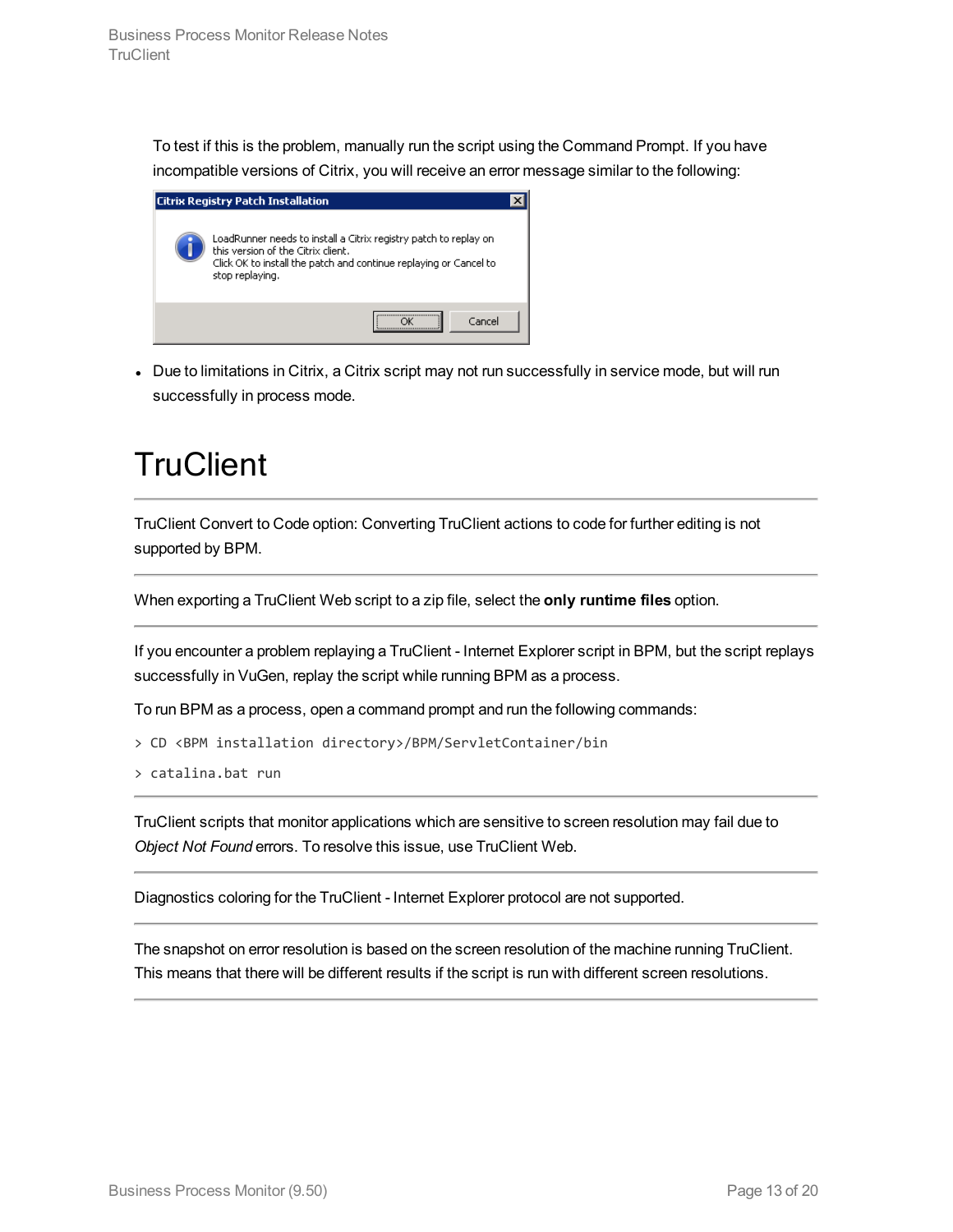# <span id="page-13-0"></span>UFT

BPM cannot run multiple QuickTest Professional (QTP) or Unified Functional Testing (UFT) scripts simultaneously. We recommend that you add all UFT/QTP scripts to the same application running in classic mode.

UFT does not support multiple Remote Desktop connections to the same session.

UFT versions 14.x and 12.53 do not support parameters entered in APM\_Script Parameters section. These parameters are not recognized when BPM runs Mobile scripts.

# <span id="page-13-1"></span>Load Runner

The below LR protocols are not supported from version 12.55:

- SAP (Click and Script)
- <span id="page-13-2"></span>• Silverlight

## Mobile Center - BPM Integration

- MC 2.6 is certified using TC 12.55 and UFT 14.03 scripts.
- <span id="page-13-3"></span>• MC 2.7 is certified using UFT 14.03 scripts only.

# Other Notes and Limitations

The directory name into which you save, and from which you run, the BPM setup program cannot contain special characters.

The client machine must have Java Runtime Environment Version 1.8 update 161 (recommended) in order to open the BPM Admin interface.

If you have VuGen standalone and BPM installed together on a single machine, and you remove BPM, you must run a Repair installation on VuGen.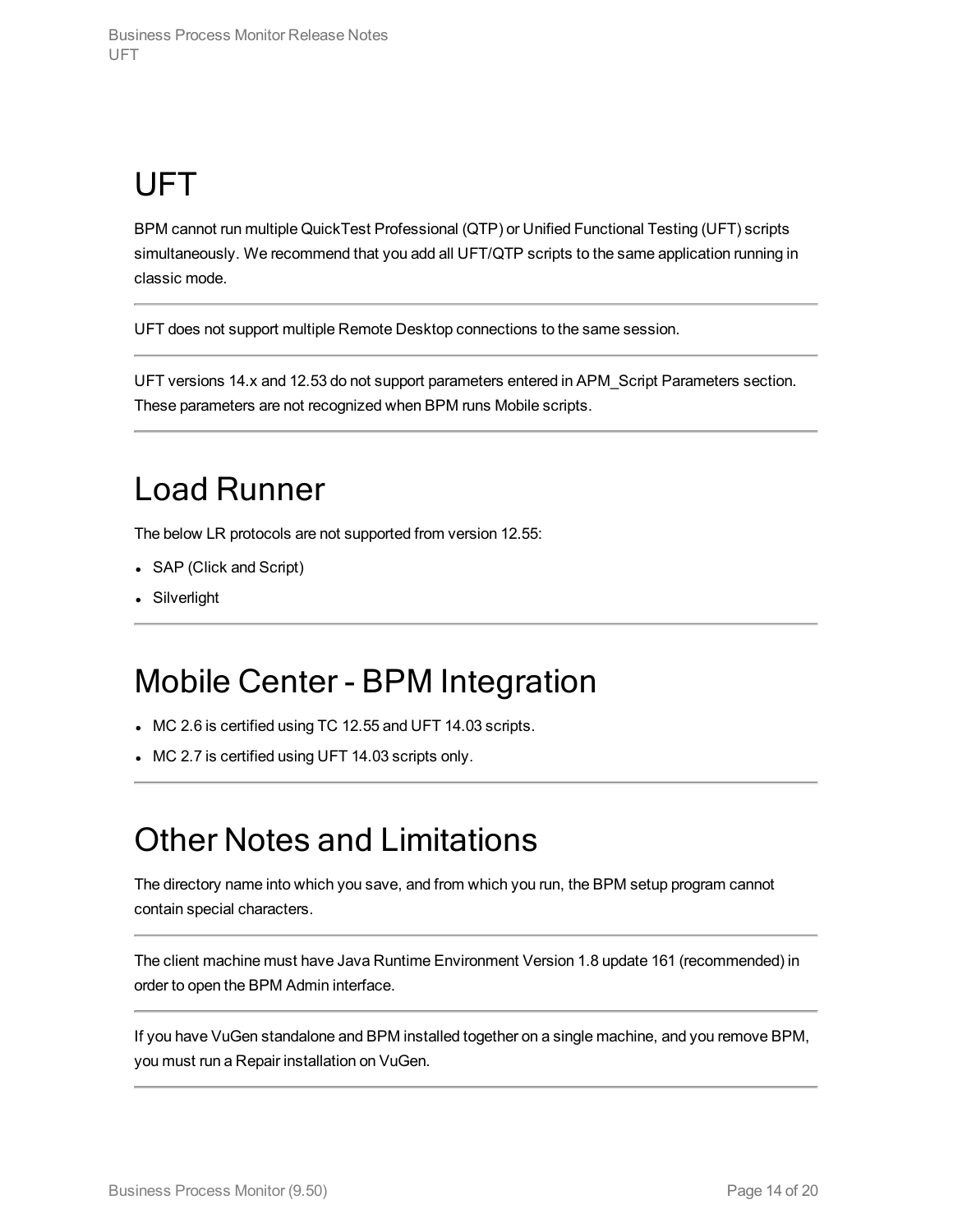For a Single Transaction Script, we recommend using the TLS protocol instead of SSL. (QCCR1I103177)

To use the TLS protocol you need to modify the template as follows:

- 1. Open the file **<BSM root directory>\data\templates\BaseScript\action1.c**
- 2. Add the highlighted text to the Action section of the file as shown in the following example:

```
Action1(){
      web_set_sockets_option("SSL_VERSION", "TLS");
      web_cache_cleanup();
      web_cleanup_cookies();
      web_add_auto_header("Accept-Encoding", "gzip, deflate");
       lr_start_transaction("##ALIAS_NAME##");
      if(##IS_USE_AUTH##){
      web_set_user(lr_decrypt("##AUTH_USER##"), lr_decrypt("##AUTH_PWD##"),
"##AUTH_URI##");
       }
```
3. Save the file.

When you create new Single Transaction Scripts, BPM will use the updated template with the TLS protocol.

To updated existing Single Transaction Scripts to work with the new template, open the Single Transaction Script configuration and click **Save** (without making any modifications).

If the following error message appears, you can ignore the message, BPM will install correctly.

/bin/bash: module: line 1: syntax error: unexpected end of the file /bin/bash: error importing function definition for 'module'

If you receive an error **The installer does not have write permission to the C drive**, make sure that **EnableLUA** is set to **0**. For further information about EnableLUA, see <https://technet.microsoft.com/en-us/library/ff715520.aspx> (QCCR1I117677)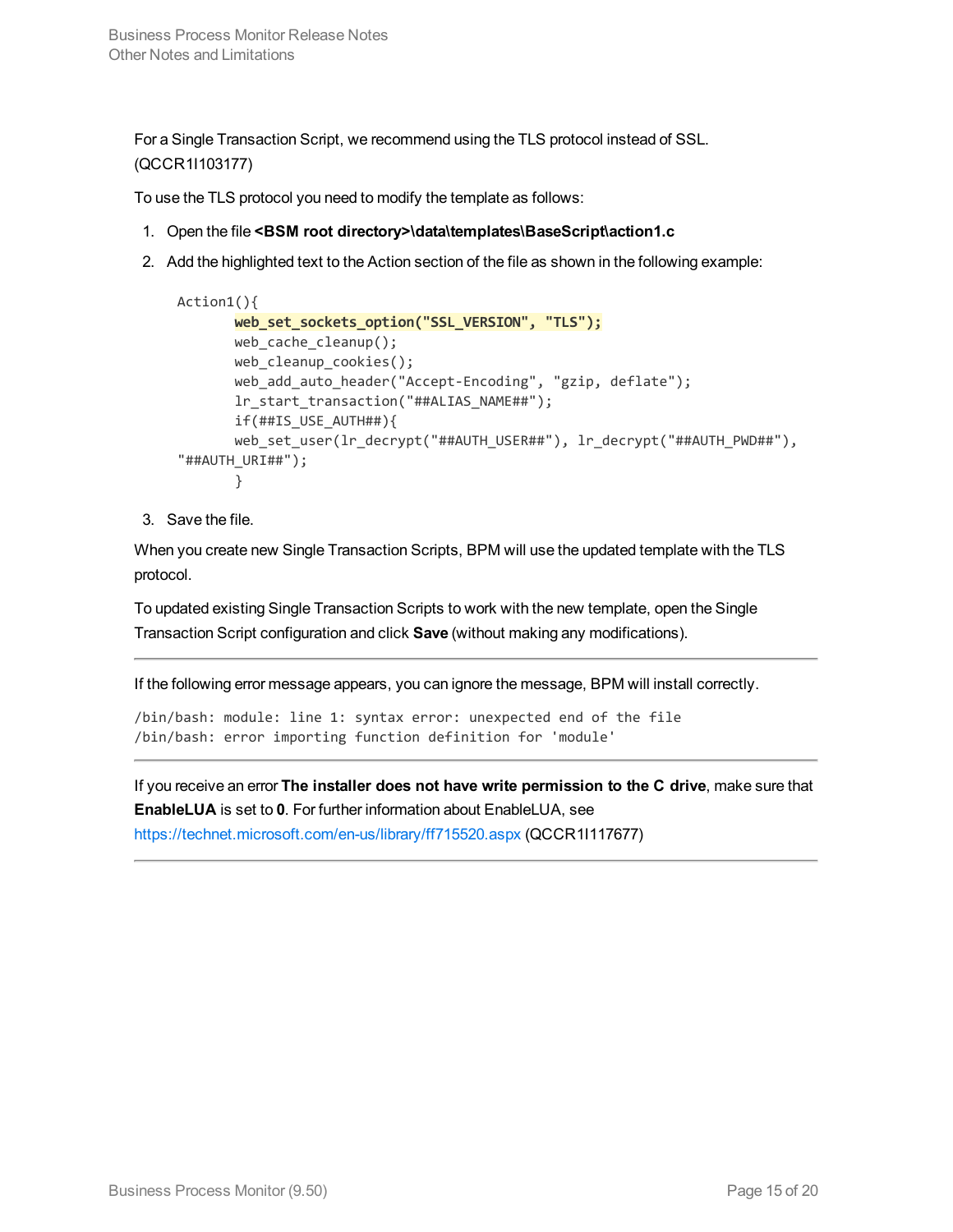# <span id="page-15-0"></span>Fixed Issues

For a complete list of the problems and limitations fixed in this release that have been made visible to customers for tracking, and for enhancement requests that were addressed in this release:

- 1. Navigate to the Self-Solve [Knowledge](https://softwaresupport.softwaregrp.com/group/softwaresupport/) Search page, on the [Software](https://softwaresupport.softwaregrp.com/) Support site (https://softwaresupport.softwaregrp.com/).
- 2. Select the relevant product, version, and operating system, (for example, **application performance management (bac)**, 9.50 and Windows), and click **Search**.
- 3. Click the name of the patch for which you want to see fixed issues (or that you want to download). A page containing information about the patch and a link to download the patch displays.
	- <sup>l</sup> You can review a summary of the fixed issues in the **Summary** section of the page.
	- <sup>l</sup> You can click any specific service request in the **SR (service requests)** section of the page to view detailed information about that SR. Alternatively, you can search for a specific CR using the search box at the top of the page.

**Accessing the BPM Admin console from a client machine with Java version 7u45 may result in a "java.lang.reflect.InvocationTargetException" error. (QCCR1I92538)**

### **Symptom:**

A "java.lang.reflect.InvocationTargetException" error occurs.

### **Resolution:**

Use one of the following options:

- In the Advanced tab of the Java control panel, deselect the "Enable the next-generation Java plugin" check box. Note, this solves the issue for Internet Explorer only.
- Use a different update version of Java 7.

### **In BPM, need to select from several digest authentication methods (QCCR1I104229)**

### Symptom:

In BPM, need to select from several digest authentication methods.

### Resolution:

Support for the function int **web\_set\_user** (const char*\*username*, const char*\*password*, const char*\* [realm\\]host:port*); was added to LoadRunner 12.50 which is a part of BPM version 9.30.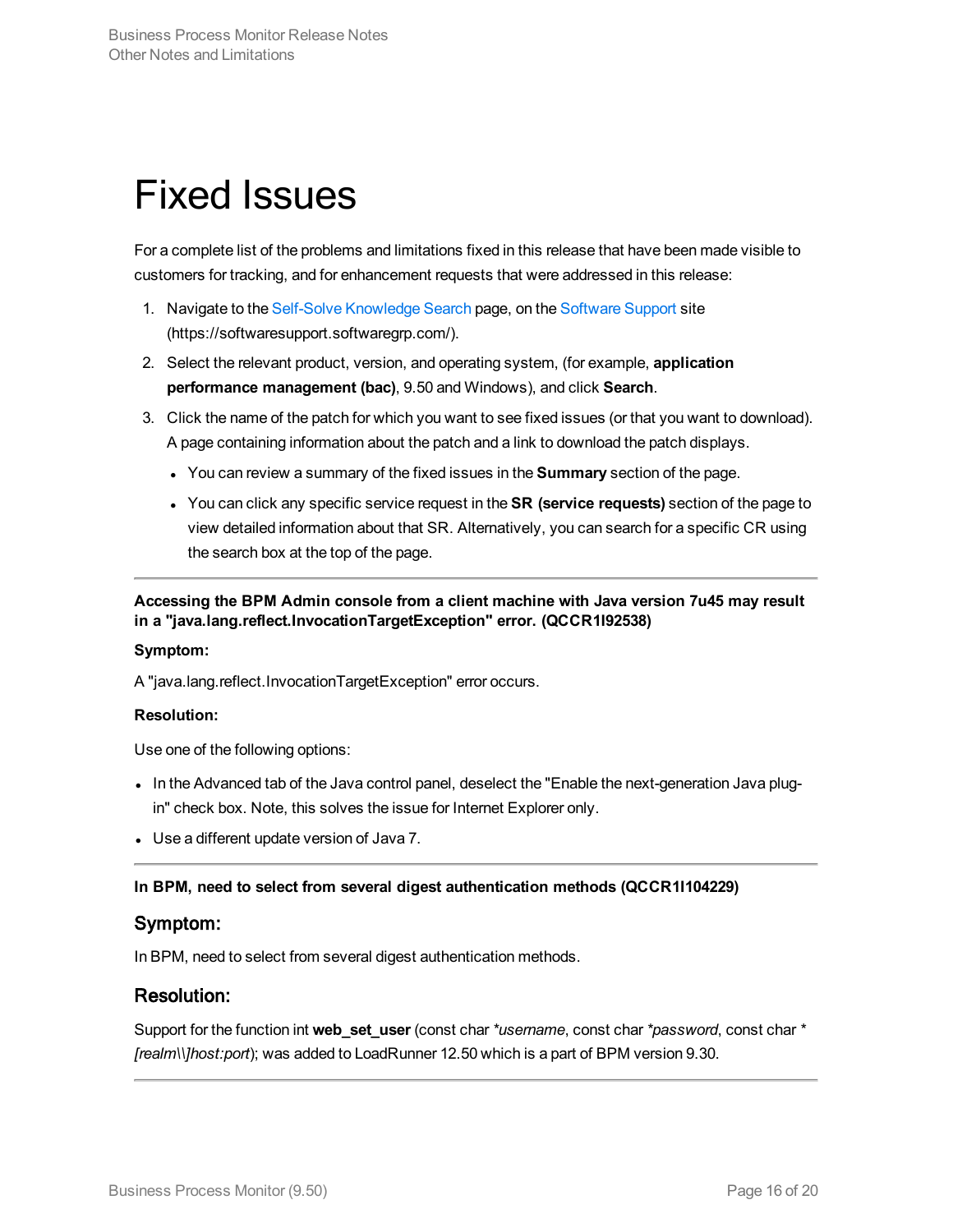**When a TruClient for Firefox transaction timed out, the system did not change the transaction status to "failed" (QCCR1I111341)**

### Symptom:

Customer created a VuGen script using "TruClient for Firefox". They set a Timeout value for Data Collector on BSM.

The status of transactions is "No Data" when the script timed out while running script.The CI status color remained blue and "No Data" was displayed on TopView.

### Resolution:

If a script is an asynchronous protocol type (WebAjax, Web2UI, Web2UIMob, WebIE, or TC4Mobile), and the script is aborted by BPM timeout, BPM will report to BSM all transactions with status **1** (the transaction finished to run with errors) and error message "**Transaction is not finished to run. Task stopped running because it timed-out**".

### **TruClient script execution leaves behind orphaned processes (QCCR1I113184)**

### Symptom:

Customer is using BPM 9.25 which runs TruClient IE scripts.

Customer deployed 2 Firefox client scripts. Initially everything works fine, but over a period of time Firefox TruClient scripts starts failing. The machine reaches an inconsistent state and need a system reboot to recover.

### Resolution:

A Firefox process was crashing and leaving a crash report process which was accumulating, requiring a system reboot to recover. This issue has now been resolved.

**Average Size (KB) column in Transaction Performance report shows "total size of all break down components" (QCCR1I113346)**

### Symptom:

Average Size (KB) column in Transaction Performance report shows "total size of all break down components".

### Resolution:

The issue appeared in both BPM and BSM.

In BPM, the logic which calculates the sum of size of all the components and calculates the total size in KB has been corrected.

In BSM, the column name that was previously "Average Size (KB)" was changed to Total Size (KB).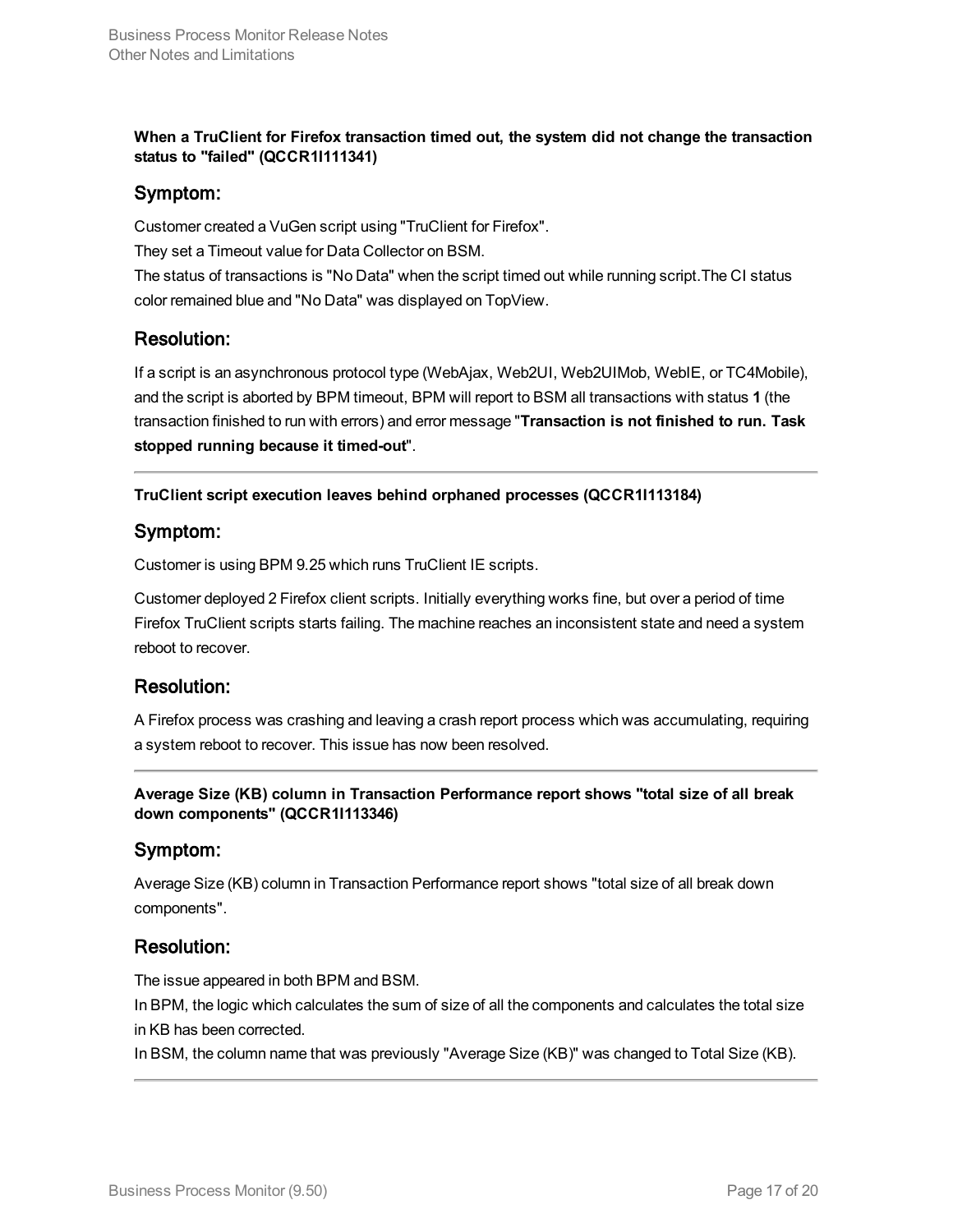**UI buttons (OK, Cancel) are not displayed correctly in Metrics Over Time or Active Filters window (QCCR1I81637)**

### Symptom:

UI buttons (OK, Cancel) are not displayed correctly in Metrics Over Time or Active Filters window.

### Resolution:

SubReport window size is now recalculated according to client screen resolution and UI buttons display correctly.

UFT requires a Remote Desktop (RDP) connection to the session that is always active and is not locked. UFT cannot reconnect to a session that is locked and cannot reopen a closed session. (QCCR1I103204)

**Columns under bpm perf over time showing funny values (QCCR1I130187)**

### Symptom:

Columns under bpm perf over time showing funny values.

### Resolution:

The missing localization parameter is fixed in the code to take the proper parameter.

### **ORACLE Scripts fails on BPM (QCCR1I130526)**

### Symptom:

ORACLE Scripts fails on BPM.

### Resolution:

Removed Oracle from TCP bdwn protocol support list.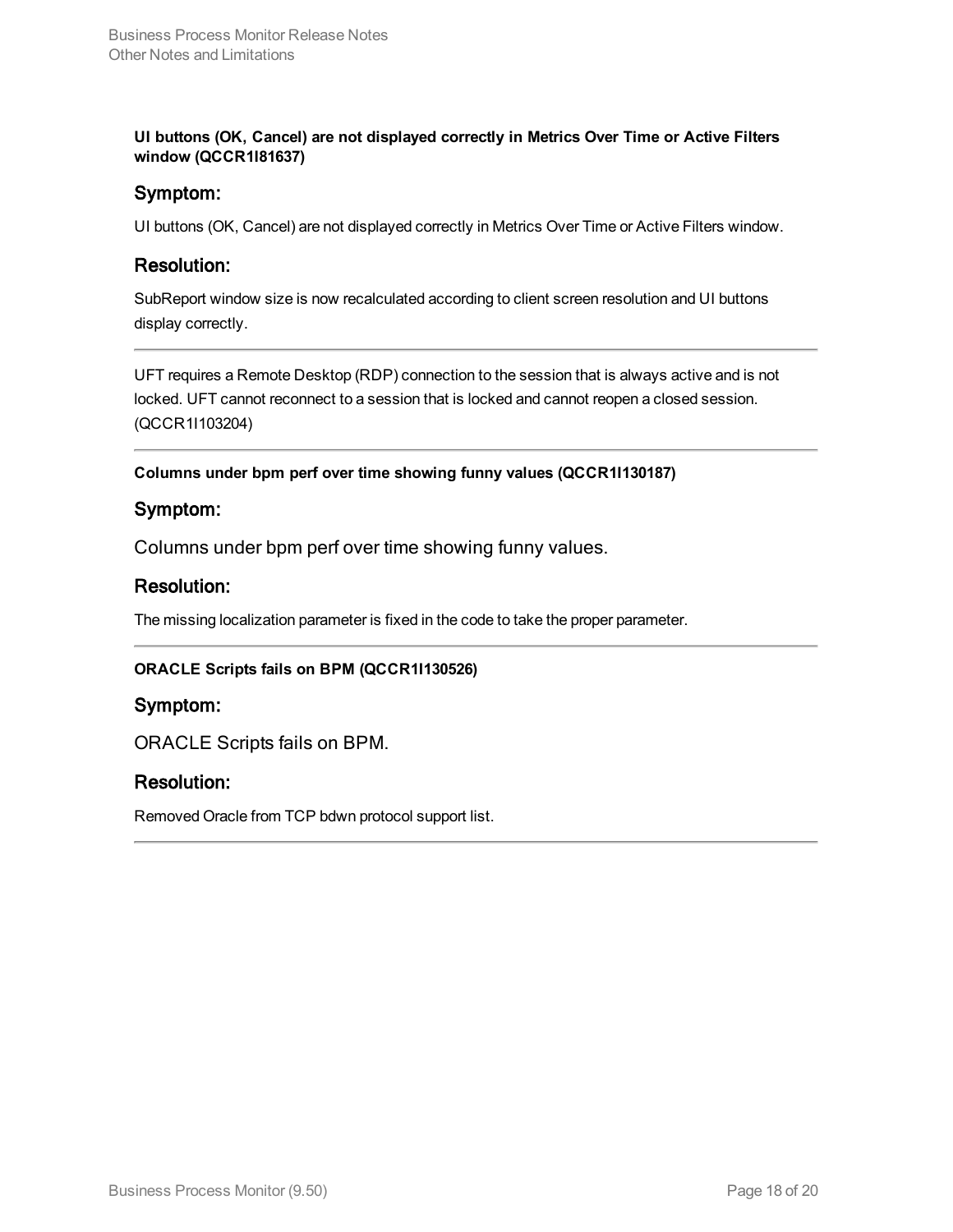# <span id="page-18-0"></span>Enhancement Requests

The reference number for each defect is the Change Request (QCCR) number. For more information about pending enhancement requests, visit [Software](https://softwaresupport.softwaregrp.com/group/softwaresupport/search-result?doctype=patches?keyword) Support Online, or contact your Support representative directly.

# <span id="page-18-1"></span>Strong Password Encryption for VuGen Scripts

In Business Process Monitor 9.50, an AES (256-Bit) encryption algorithm enables you to use passwords with strong encryption.

This approach uses key pairs. You can generate a list of key pairs that can be used in BPM and VuGen. Both keys are needed for encryption and decryption and they have to be installed on each BPM and VuGen machine.

These passwords can be used to create secure VuGen scripts. Each BPM/Vugen combination have a separate key pair.

For further information, see "Strong Password Encryption for VuGen Scripts" in the Business Process Monitor Administration Guide.